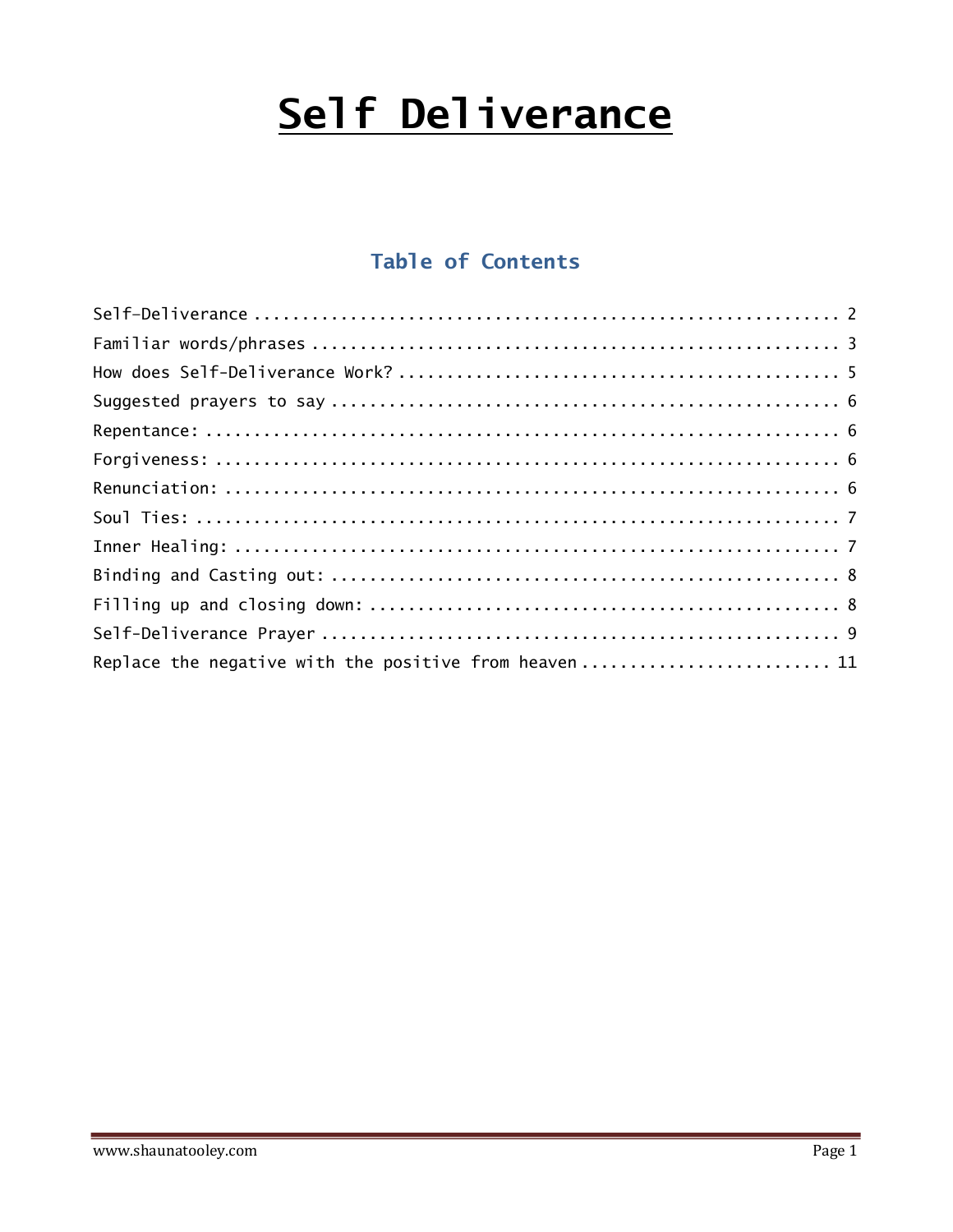#### Self-Deliverance

Self-Deliverance may be a new experience for you, but I believe it is necessary you learn how to pray for yourself, especially if you've already received deliverance ministry and are in need of follow up.

It is also essential that we rely on Jesus Christ and the Holy Spirit not those people who have ministered to us – they are just vessels that the Lord uses to bring about His healing.

### Matthew 15:18 "Then Jesus answered and said unto her, O woman, great is thy faith; and be it unto thee even as thou wilt. And her daughter was made whole from that very hour."

Deliverance is the children's bread; if you BELIEVE and you seek Him with a repentant heart then He will deliver you.

But before you start your prayer of self-deliverance and before you engage in battle you need to know your Godly Authority and you're Godly Identity in the Lord Jesus Christ. Please read and understand the hand-out's on your Godly Authority and your Godly Identity. I would also ask if someone can cover you in prayer during the time you are praying.

Be aware that there are blockages to deliverance, for example you can't be passive – you need to know your authority and you need to use it to fight for your freedom.

Also know that God will never violate your free will – He is a perfect gentleman. If you don't want to give up or let go of those sins, habits and choices then God can't and won't heal you in those areas – you must want them gone for your complete deliverance.

Fear is another common blockage; fearing that the situation will be made worse but once Jesus is involved the situation can only get better! 2 Timothy 1:7 'God has not given us the spirit of fear; but of power, and of love and of a sound mind'

The spirits will play games with your mind and will inject thoughts in your mind so you doubt yourself or so that you are really confused. Those spirits may have been there a long time and their thoughts will be confused with your thoughts. Nope you're not going insane. Confusion is not of God. They may even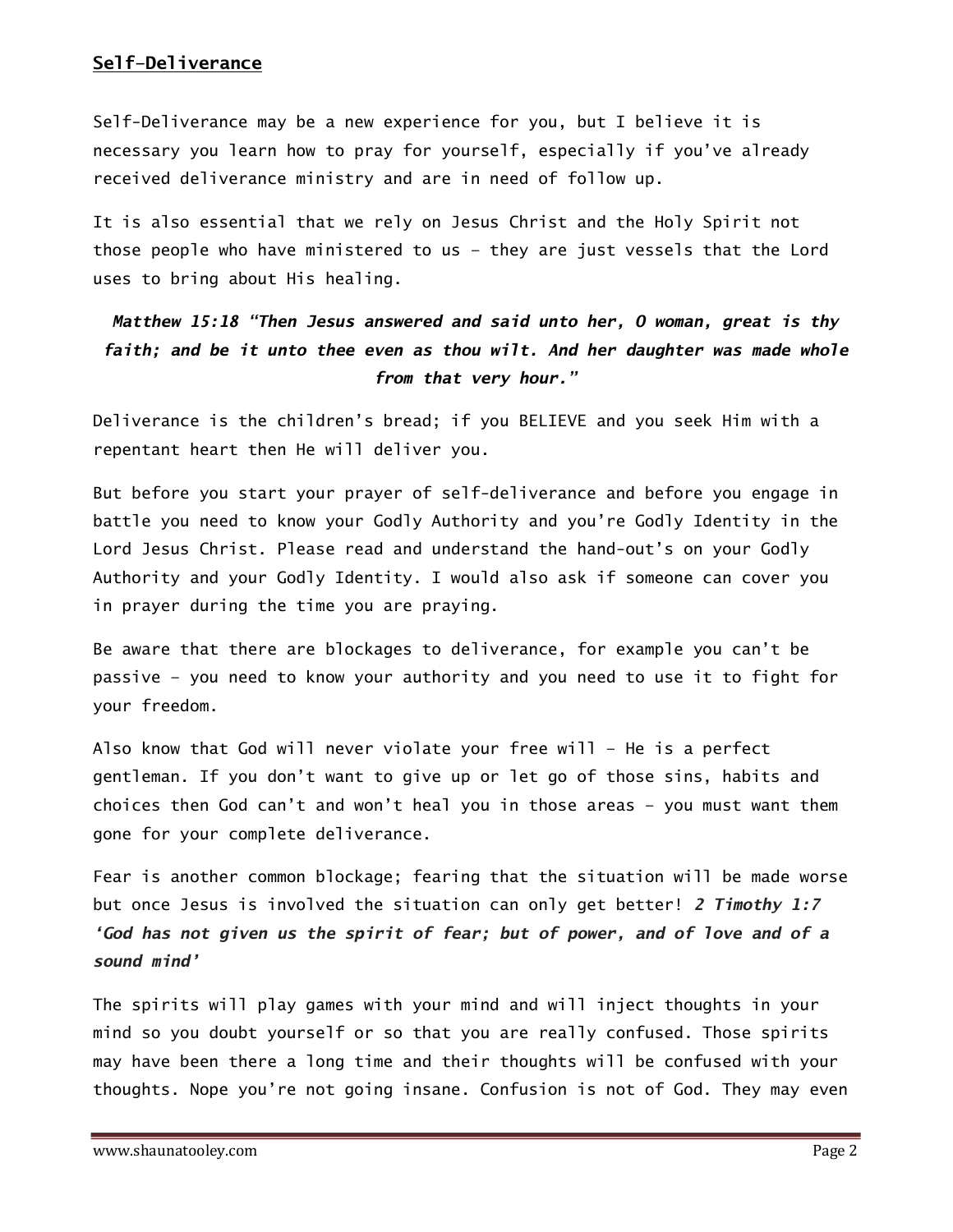tell you to do something stupid but don't buy the lies! Know that God has a mighty plan for your life!

Rebuke them in Jesus name: say 'I rebuke the thought of\_\_\_\_\_ and I make it obedient to Jesus Christ and I plead the blood of Jesus over it.' Simple prayers to say are 'I bind the spirit of confusion in Jesus name' or 'I bind all interfering spirits now in Jesus name'.

#### Familiar words/phrases

You also need to be familiar with some words/terms that are used in the deliverance ministry and which you will need to use for your prayer of selfdeliverance.

Matthew 8:16-17 'When evening came, they brought to Him many who were under the power of demons; and He cast out the evil spirits with a word, and restored to health all who were sick [exhibiting His authority as Messiah], so that He fulfilled what was spoken by the prophet Isaiah: "He Himself took our infirmities [upon Himself] and carried away our diseases."' (AMP)

As in the scripture above the demons (evil spirits or unclean spirits) will not automatically go because you've had a change of heart – they need to be cast out with words, below you will find explanations and meanings of the words you will use and further on you will find prayer suggestions using these phrases.

Repent: Sin separates us from fellowship with God from His blessings, from His benefits and more importantly His protection.

Matthew 3:2 'Repent [change your inner self—your old way of thinking, regret past sins, live your life in a way that proves repentance; seek God's purpose for your life], for the kingdom of heaven is at hand'.

So when we repent it means coming back to a place of humility, back to the one who forgives us – its realising we need Jesus our Saviour, our Redeemer and our Deliverer.

So we repent of any area that we have fallen short of God's glory or any way we have overstepped the boundaries. If there is no true repentance then there will be no deliverance. Repentance is about changing your mind and turning from that which you did before.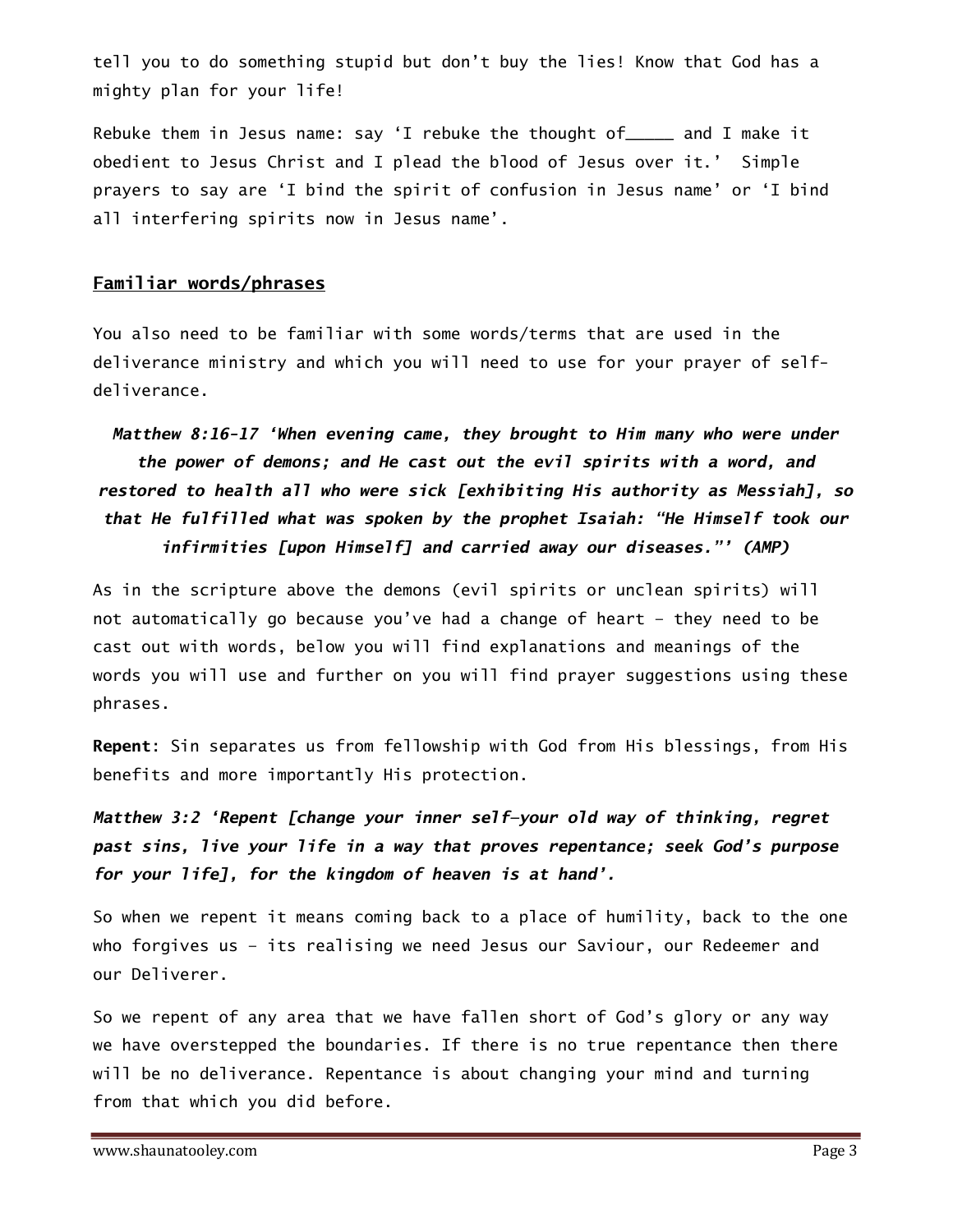Jesus will honour the prayers of the righteous and remember he wants this more than you!

Forgiveness: Forgiveness is a choice, it's a decision you make where by you choose to forgive those who have hurt or harmed you in the past or present. You also have to choose to forgive yourself for anything you've done towards others, towards yourself and towards God.

If you fail to forgive then this will give the enemy a legal right to stay and you won't receive the full deliverance or freedom that Jesus died to give you.

But if you declare with your mouth that you forgive someone, your heart will catch up. Remember this is not a prayer for other people but for yourself, once you let it go you will be able to come to a place of healing.

Renunciation: Renunciation is not a prayer said to God. We are not petitioning him, renunciation is a verbal command to the enemy and it means to give up, refuse to follow/obey and resign by formal declaration.

It's making a formal declaration to not partner with the enemy anymore and your prayer of renunciation is declaring this.

Some activities that cause spiritual bondage will need to be renounced even if you haven't personally be involved such as: Freemasonry and occultic activities. They have spiritual consequences that affect the bloodline and by renouncing you are therefore declaring you are not partnering with it.

(Generational Iniquities and Curses are covered in more depth in an e-booklet I have written. You can purchase a copy from www.shaunatooley.com/shop/)

Soul-Ties: A soul tie is a bond or connection that is formed with another person.

We naturally form ties with our family, relatives and/or close friends– just like David had with Jonathon as it tells us in 1 Samuel 18:1 '... The soul of Jonathan was knit with the soul of David, and Jonathan loved him as his own soul.'

An ungodly or unhealthy tie will be created whenever someone engages in sexual relations outside the confines of marriage. Also through, vows, commitments, agreements, idolatry, abusive relationships (physically, sexually, emotionally, verbally) and controlling relationships.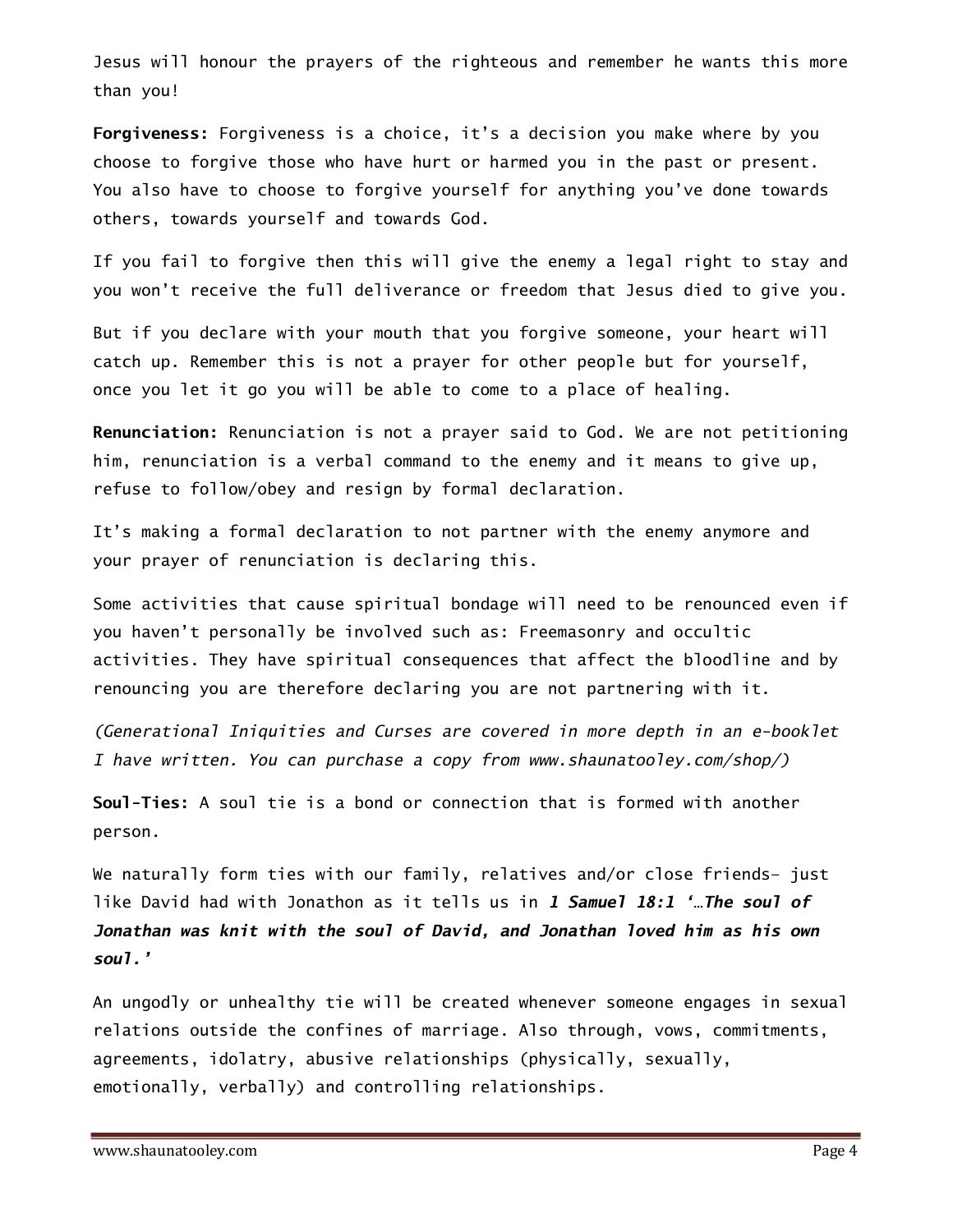Each tie needs renouncing and may need repenting if it was through sexual relations outside marriage or through drug taking or drinking with someone etc.

Please also read the hand-out/post on soul ties for a more in depth explanation.

Using the Sword of the Spirit: I like to prophetically take my Sword of the Spirit to cut away and break that which has had a hold over me! It's a step of faith and to show that you mean business!

So once you've repented and renounced pick your Sword of the Spirit up and use it to break any hold the enemy has over your life: you are prophetically breaking any agreement you had with him! All the enemy's legal rights to oppress, torment or harass you have been cancelled through your repentance, renunciation, forgiveness and soul-ties that have been broken.

Binding and Casting out: Once the prerequisites have been done (as above) then it's time to command the enemy loose by binding and casting him out by the power and authority of Jesus Christ also by His name, death, blood and resurrection you command the enemy to leave immediately.

#### How does Self-Deliverance Work?

To be delivered you need to say these prayers out loud and do the following steps: (But obviously always listen to the Holy Spirit)

- 1) Repent of the sin that opened the door to the enemy
- 2) Renounce the evil spirit causing the oppression in the name of Jesus
- 3) Forgive those who've hurt you and even forgive yourself
- 4) Break soul-ties with anyone you've had sexual relations with outside marriage or anyone who has controlled you or vice versa
- 5) Bind and cast out the evil spirit(s) in the name of Jesus Christ

The most common ways spirits leave is through coughing, burping, yawning. Sometimes doing a coughing action can start the process of the spirit leaving.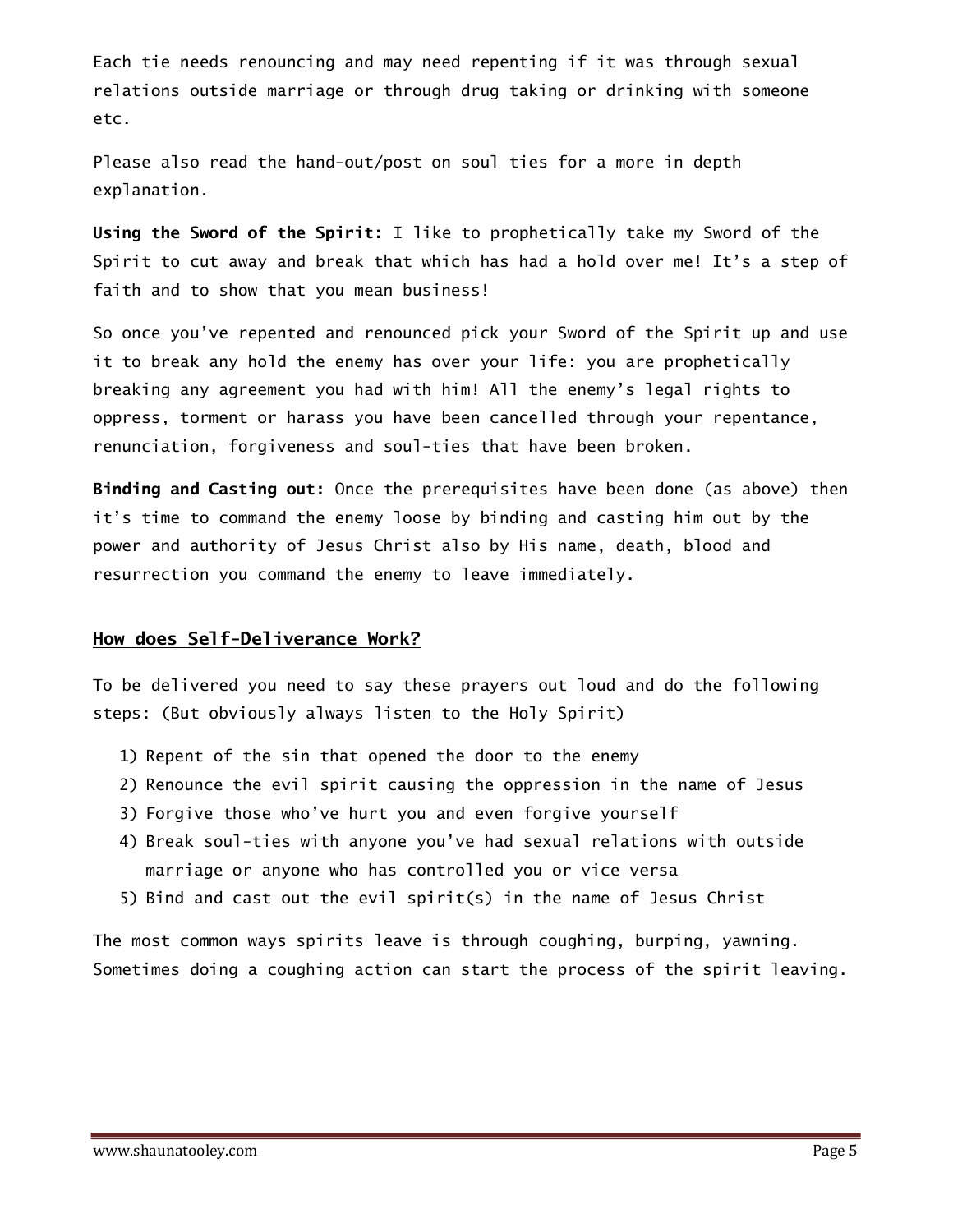#### Suggested prayers to say

Father God I come boldly to the throne room of Grace as it tells me in Hebrews 4.

Lord Jesus Christ, I confess you are the only Son of God, that You died on the Cross for my sins and rose again – I ask you to come into my heart anew. I thank you for the beautiful Holy Spirit who dwells within me (Romans 8:9). I ask for the anointing that fell on all in the upper room at Pentecost. Thank you that this day I will be set free from all that plagues me.

#### Repentance:

Father God please forgive me for [Name sin/sins] I repent and confess this\_\_\_\_. I am truly sorry for what I have done.

I ask you Father God to forgive me for all that I have done against you, for all disobedience, unfaithfulness, and idolatry and for not putting you first.

#### Forgiveness:

As I have been forgiven I now choose to forgive those who've hurt or harmed me in the past or present [Name person e.g. Mum, Dad, siblings, Grandparents, God, teachers, doctors etc.] I choose to forgive them and I release them into my forgiveness. And I also choose this day to forgive myself for all that I have done.

#### Renunciation:

I renounce\_\_\_\_\_[name the activity/sin/spirit] and for all involvement I have had with the occult, new age practices, or any pacts and agreements I have made with satan or that others have made on my behalf.

In the name of Jesus Christ, I repent and renounce all vows, statements, commitments which I have made, knowingly or unknowingly, against myself or anyone else. I specifically renounce \_\_\_\_\_ [Name those vows which you have made and which you know to be wrong, it could be that you said you'd never love another person, or that you'd rather die than marry anyone else, or maybe you've said you'll never trust anyone (or God) also mention any ungodly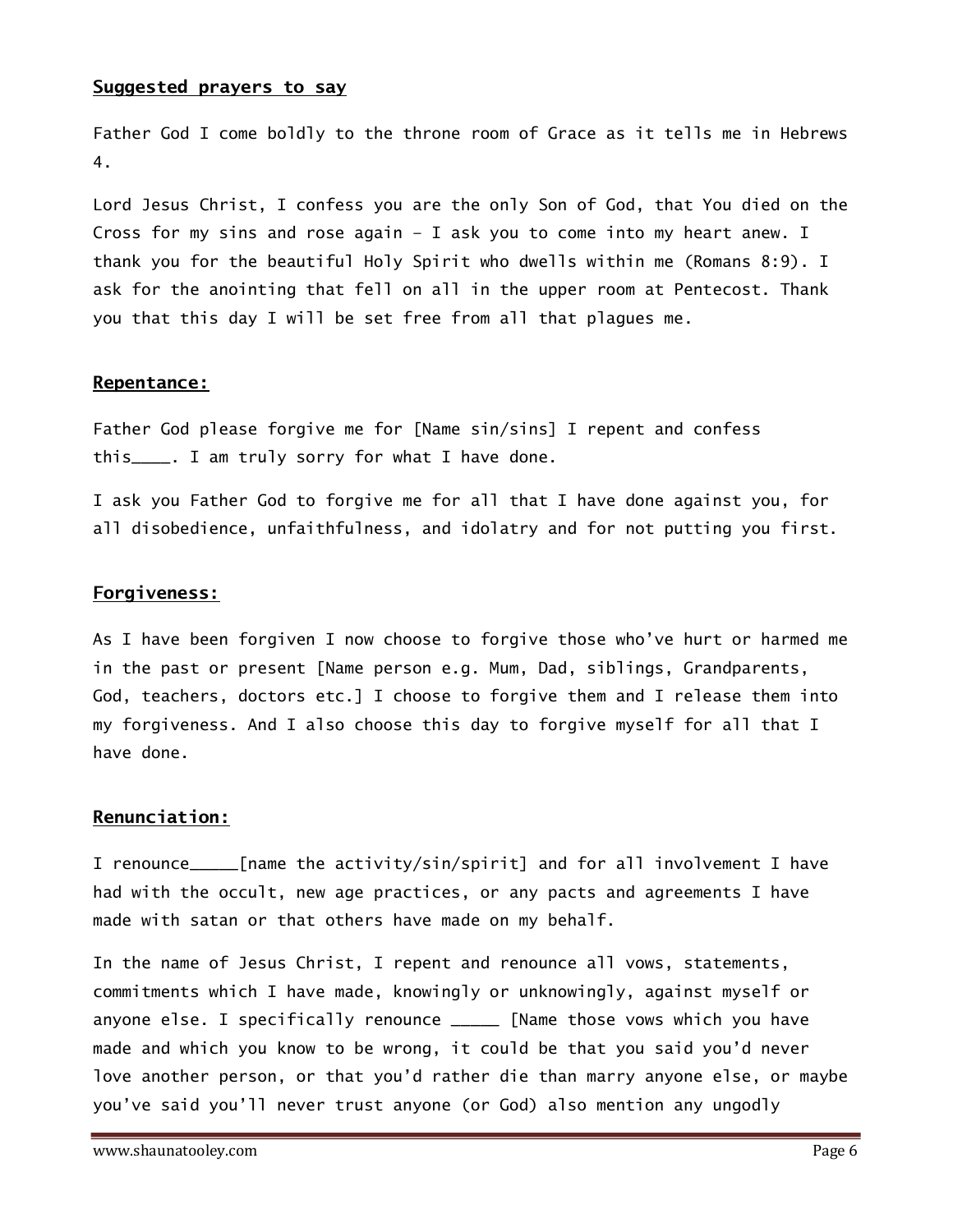beliefs if you've said anything like I will fail/I am a failure. Also see handout on ungodly beliefs and inner vows]. Other areas that need to be renounced would be as follows: Fear, hatred, rejection, despair, heaviness and hopelessness etc

I ask You, Lord, to totally cleanse me and set me free.

(Try to renounce each area of spiritual bondage)

#### Soul Ties:

By the power of Jesus Christ, His death and resurrection, I take the sword of the spirit and I renounce, break and sever any ungodly soul ties formed between myself and \*[say the name of the person]\*

I break the soul tie from them to me also Lord and I give [insert name] back to you and myself back to you.

(Try to say for each soul tie that has been created, i.e by bringing before the Lord each person you've had sexual relations with outside marriage. Don't worry if you can't name them all – God does jobs lots. Also break the soul ties with anyone (or anything) you have been obsessed with or if anyone has had any form of control over you)

#### Inner Healing:

Your emotions are a great way to find out what's going on underneath the hood so to speak! If you feel anything coming up within you like anger, sadness, grief, frustration, feeling overwhelmed, depression or whatever ask the Lord where it is coming from. Or how did it enter me?

The Holy Spirit will give you images, words, people or memories; He may even bring conviction. Be open to receiving all that He is showing you. If it's an area of inner healing you could pray like this:

Holy Spirit walk me back to the time when the \_\_\_\_\_\_\_\_\_\_\_ took place or when they did that to me. Jesus make yourself very real to me at that age and minister to me powerfully. I ask you to lift any trauma/shock from me and minister to all my emotions that were formed through that situation.

I choose to forgive those who've hurt me or I forgive myself for doing.........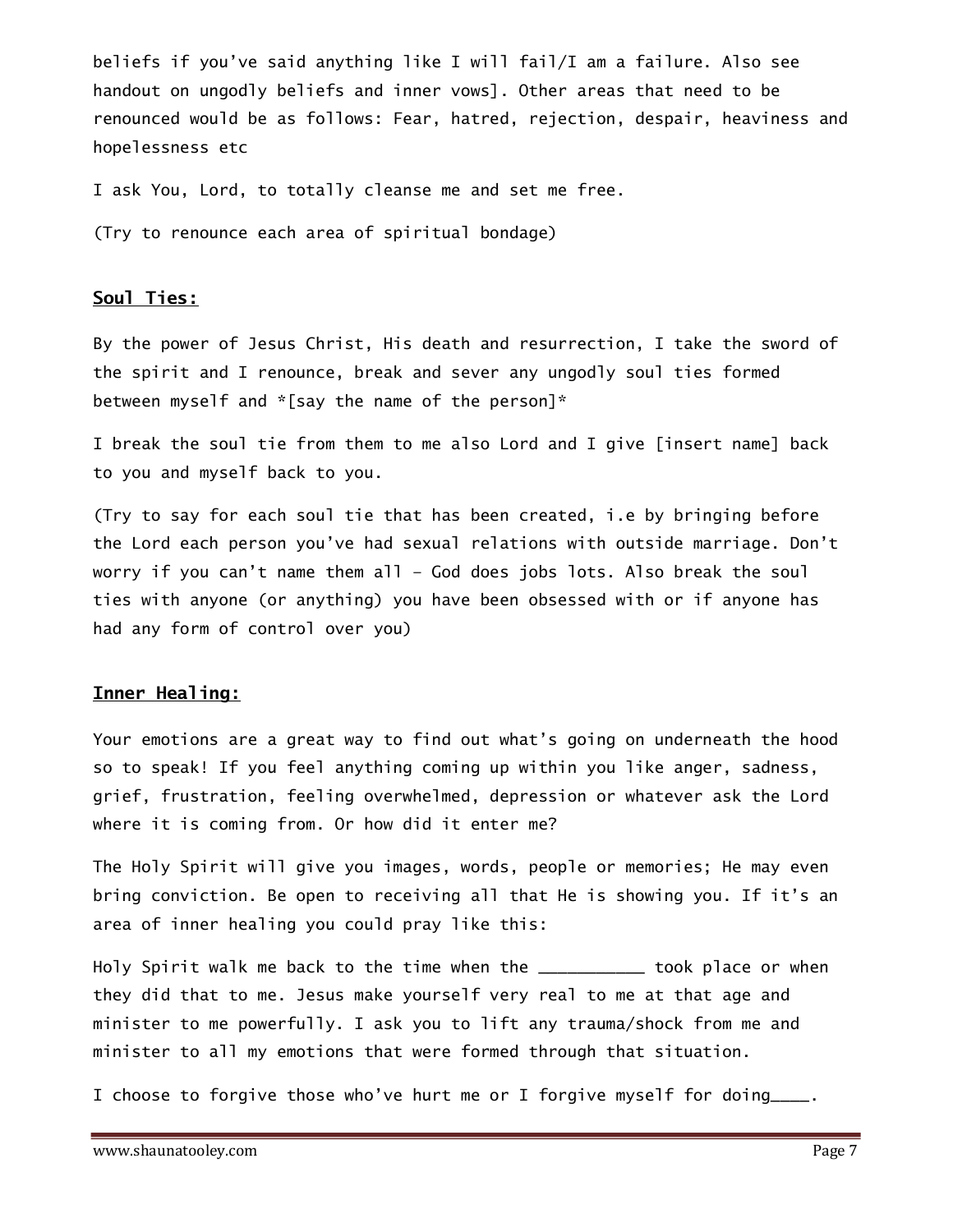I break the tie with that \_\_\_\_ [place/person/situation etc.] and I ask you Holy Spirit to bring your cleansing rivers of living water to wash me clean, cleanse me of this hurt etc. I ask you Lord to grow any fragmented parts of me up to now.

Fill me up Lord with all the fruits of the Holy Spirit, [also use the negative-positive list from page 11.] In Jesus name I pray.

Know that God does not remove the memory he reforms the memory. He removes all the hurt and replaces it with His love and peace.

After inner healing has taken place you can now go on to expel any spirits.

#### Binding and Casting out:

In the name of Jesus Christ I take authority over the \_\_\_\_\_\_\_\_\_\_\_ [name that which needs to go] I cast you out by the power of Jesus Christ, by His Name, Death, Resurrection and Power and I command you to loose me now and immediately go to the foot of the cross of my Lord and Saviour Jesus Christ.

[Place a hand on your heart, or stomach]

I take my Sword of the Spirit and I break the hold of the enemy over me, I break and remove the yoke of bondage in Jesus name.

Because the most common way a spirit will leave is by coughing you may feel phlegm in the back of the throat and a need to cough, try and spit out rather than swallowing.

#### Filling up and closing down:

When you know that the spirit or spirits have left then you need to fill up with the opposite from the word of God and heaven (examples below.) The area that's been healed must then be sealed in the blood of Jesus and closed down to further spiritual attack.

Prayer to close down: Whatever spirit has been bound and cast out from me pray in the name of Jesus that wherever there was an ungodly opening I close it down and seal it in the blood of Jesus.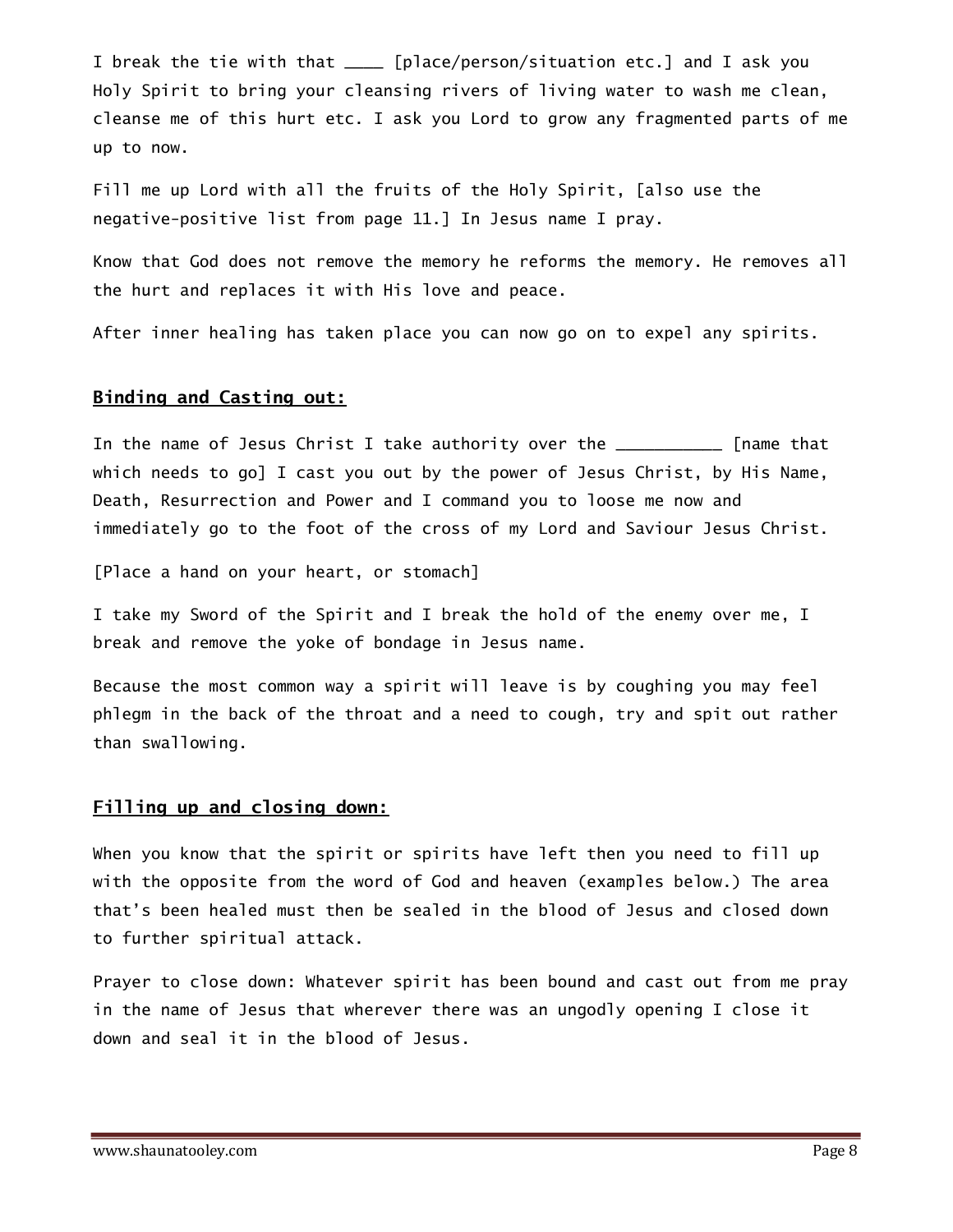#### Self-Deliverance Prayer

I break all generational curses of pride, rebellion, lust, poverty witchcraft, idolatry, death, destruction, failure, sickness, infirmity, fear, schizophrenia, and rejection in the name of Jesus.

I command all generational and hereditary spirits operating in my life through curses to be bound and cast out in the name of Jesus.

I command all spirits of lust, perversion, adultery, fornication, uncleanness, and immorality to come out of my sexual character in the name of Jesus.

I command all spirits of hurt, rejection, fear, anger, wrath, sadness, depression, discouragement, grief, bitterness, and unforgiveness to come out of my emotions in the name of Jesus.

I command all spirits of confusion, forgetfulness, mind control, mental illness, double mindedness, fantasy, pain, pride and memory recall to come out of my mind in the name of Jesus.

I break all curses of schizophrenia and command all spirits of double mindedness, rejection, rebellion, and root of bitterness to come out in the name of Jesus.

I command all spirits of guilt, shame, and condemnation to come out of my conscience in the name of Jesus.

I command all spirits of pride, stubbornness, disobedience, rebellion, selfwill, selfishness and arrogance to come out of my will in the name of Jesus.

I command all spirits of addiction to come out of my appetite in the name of Jesus.

I command all spirits of witchcraft, sorcery, divination and occult to come out in the name of Jesus.

I command all spirits operating in my head, eyes, mouth, tongue and throat to come out in the name of Jesus.

I command all spirits operating in my chest and lungs to come out in the name of Jesus.

I command all spirits operating in my back and spine to come out in the name of Jesus.

I command all spirits operating in my stomach, naval and abdomen to come out in the name of Jesus.

I command all spirits operating in my heart, spleen, kidneys, liver and pancreas to come out in the name of Jesus.

I command all spirits operating in my sexual organs to come out in the name of Jesus.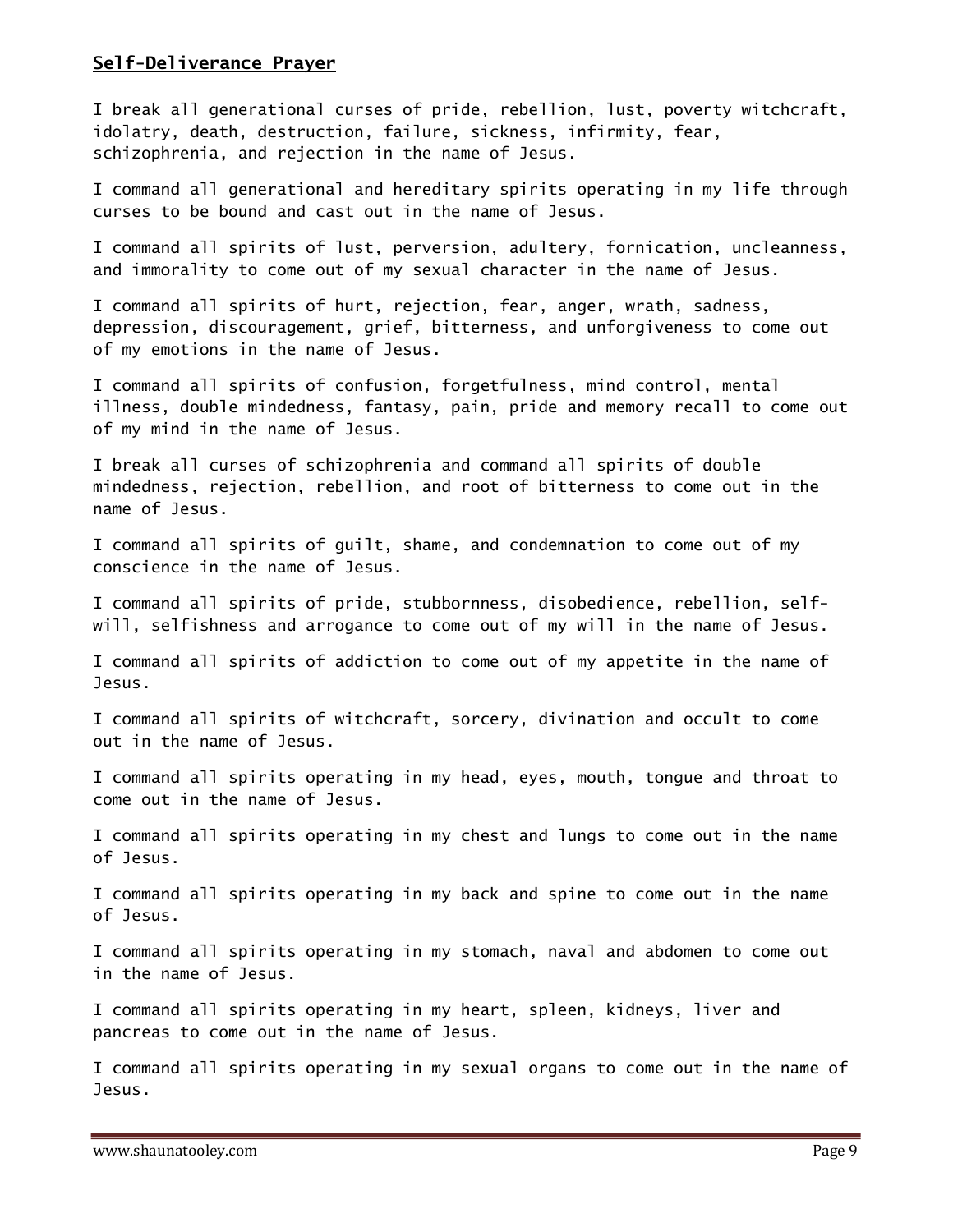I command all spirits operating in my hands, arms, legs and feet to come out in the name of Jesus.

I command all demons operating in my skeletal system, including my bones, joints, knees and elbows to come out in the name of Jesus.

I command all spirits operating in my glands and endocrine systems to come out in the name of Jesus.

I command all spirits operating in my blood and circulatory systems to come out in the name of Jesus.

I command all spirits operating in my muscles and muscular systems to come out in the name of Jesus.

I command all religious spirits of doubt, unbelief, error, heresy and false tradition that come in through religion to come in the name of Jesus.

I command all spirits from my past that are hindering my present and future to come out in the name of Jesus.

I command all ancestral spirits that entered through my ancestors to come out in the name of Jesus.

I command all hidden spirits hiding in any part of my life to come out in the name of Jesus.